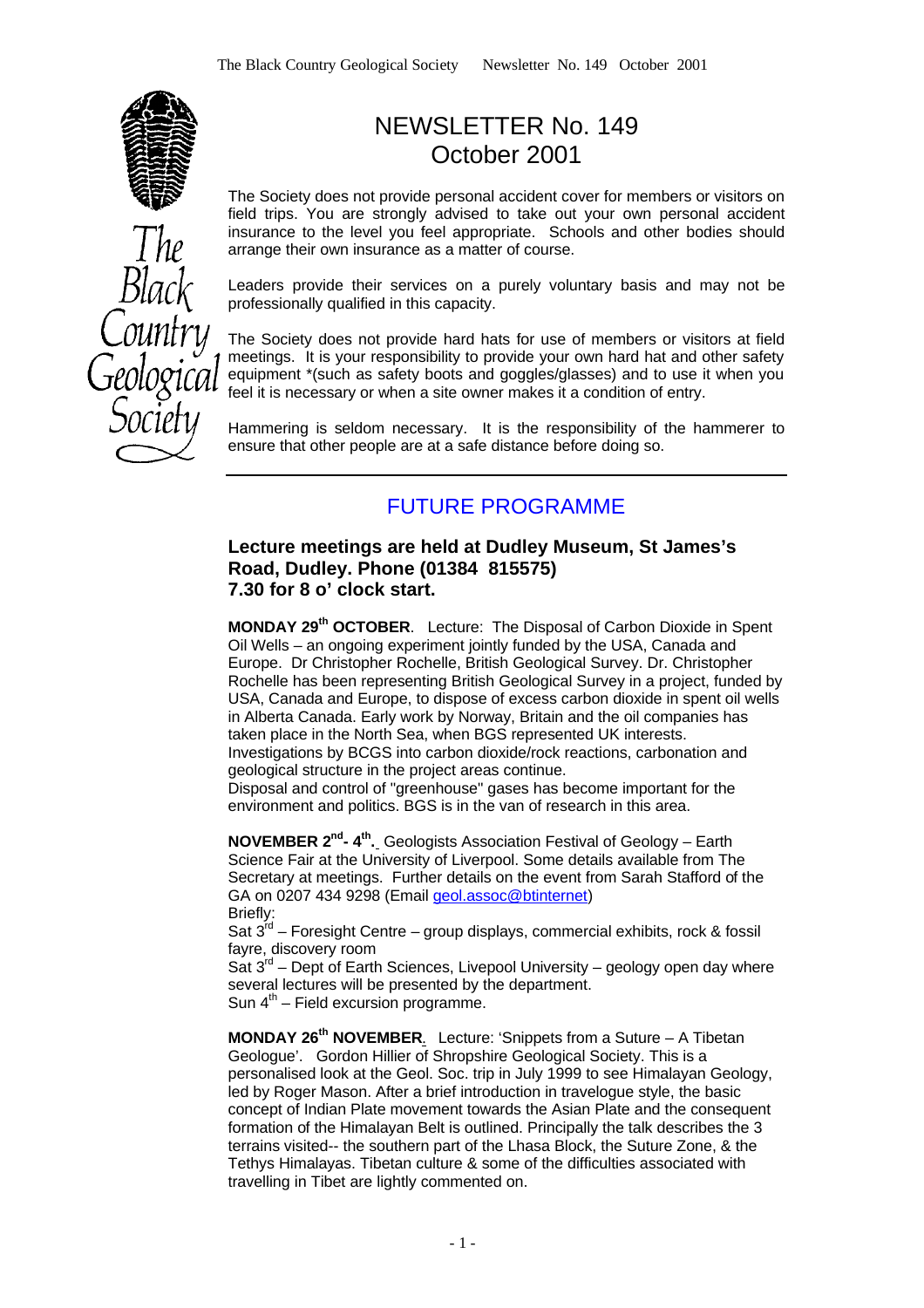**SATURDAY 1<sup>ST</sup> DECEMBER 2001 Field Meeting. Leader Andrew Rochelle. The Ercal,** Shropshire.

 **28th JANUARY 2002.** Lecture: Dr. Joe Jennings. " The Elf/Elgin Hydrocarbon Fields in the North Sea." And the search of the search of the search of the search of the Sea."

The talk concentrates on the background to the discovery of the Elgin/Franklin Fields; the geological setting which includes details of their reservoir and potential source region. Also included is the design & extraction layout with particular emphasis on the landfall, i.e. tunnelling works. The talk concludes with a breakdown of anticipated production levels."

**MONDAY 25th FEBRUARY 2002.** Dr. Jill Norton, B.G.S. Kinsley Dunham Centre, Keyworth, Notts. " Caribbean Volcanoes." Please note that this is the AGM meeting. Full details and will be issued in the forthcoming December 2001 newsletter

**MONDAY 8th APRIL 2002.** Lecture: John Armitage. "Meteorites and the Search for Life in Retrospective and Prospective."

**MONDAY 29TH APRIL 2002** Professor Aftab Khan, Department of Geology University of Leicester. "Lithospheric Structure and Dynamics of the Kenya Rift."

**SATURDAY 4TH MAY 2002** Dr. Andrew Rochelle (ice features in Shropshire field meeting)

Meet at The Canal Warehouse Newport (GR SJ744 194 ) A518. The trip will view meadows and subsidence along road towards Meretown. And provide views across moors to look at a glacial landscape. Glacial deposits near the roadside including a number of glacial boulders will be examined. A pub stop will be available if required. The party will then go on to view Gnosall Overflow Channel and a Saucer shaped area representing a relict glacial lake. Weaver's Hill Kame will be visited in order to study till fabric. The final stop will be at the Guild of Monks in order to study Eskers and a relict lake shore.

**SUNDAY 7TH JULY 2002** Field meeting :Snailbeach lead and zinc mining area near shelve, **Shropshire** 

Meet at Snailbeach car park. NGR SJ 373 023. O S 1:50,000 Sheet 126. The trip will examine the mines at Snailbeach and provide views of the Shropshire landscape. At the mine there are interpretive boards and information explaining the structures and life in the mining industry of the area. There is the possibility of under ground visits here. A short walk will include many mining features and take in the Lord's Hill Baptist Chapel (1833). At the spoil heaps, samples of the minerals mined and their host rocks can be obtained.

We will stop at Stiperstones Inn for lunch. Where good food is available The afternoon session wil be spent at The Bog mine where another reconstructed and interpreted mining complex and a field study centre are present.

**21ST & 22ND SEPTEMBER 2002.** Dudley Rock and Fossil Fair

**MONDAY 27th OCTOBER 2002.** Lecture: Dr. Ian David Sutton. "Yellowstone, its Evolution and Geology."

### EDITORIAL

Following on from the last newsletter as a way to keep costs down in printing and mailing the newsletter, we're looking into the practicalities of Emailing the newsletter to those who would like to receive it in this format. This would have the added advantage of being instantaneous, in colour and subject to your immediate comments or submitted articles. It should encourage feedback and gives you a chance to exchange views and ideas directly with the editorial team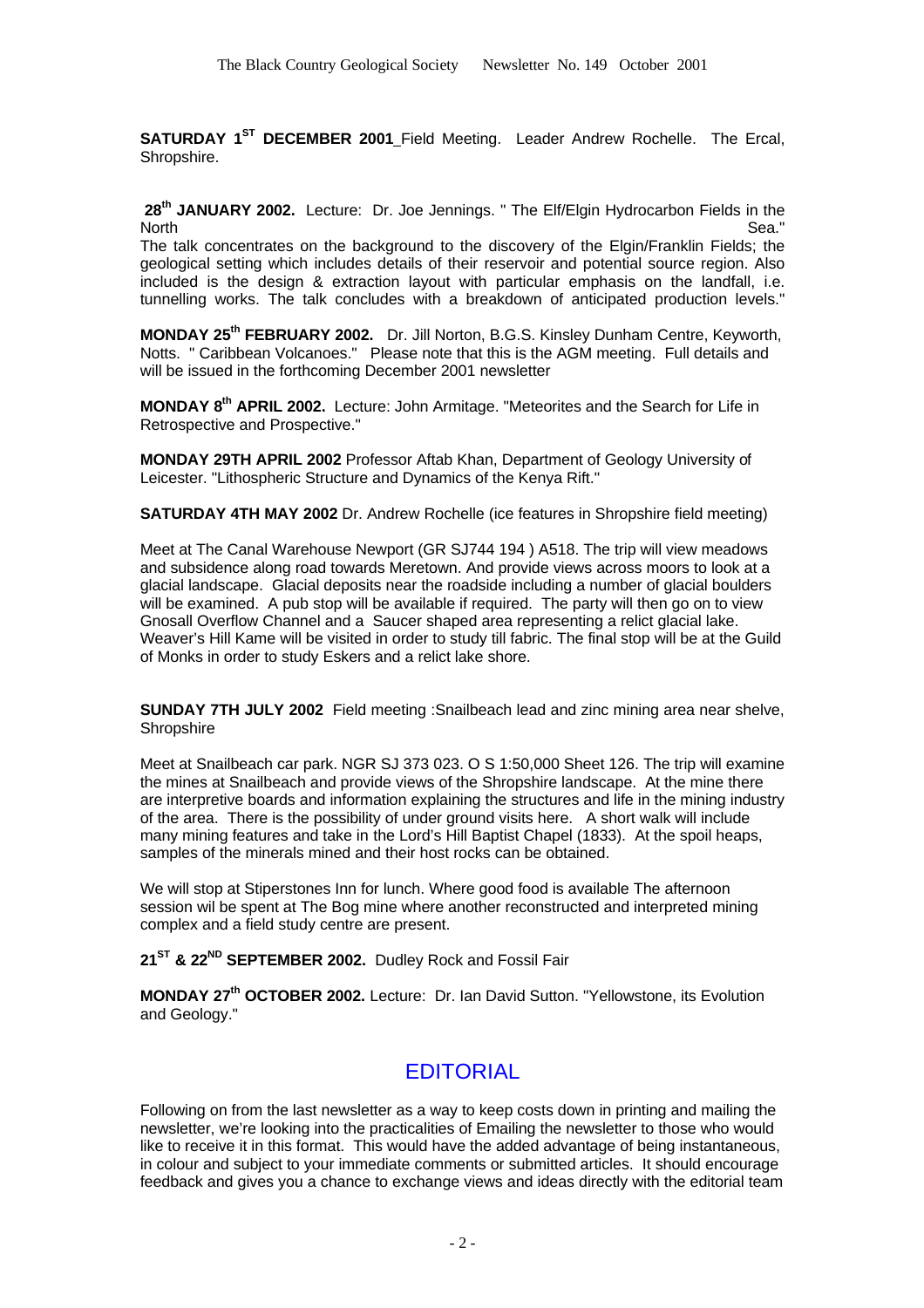by replying to the author. If you would like to be put onto the email list could you please send your email addresses to Graham Worton at Dudley Museum (email address, museum.pls@mbc.dudley.gov.uk). We aim to get this service underway for the December edition. Go on get online!

# REPORTS

### **Field trip to Walsall on 23rd June 2001, led by Alf Cole**

Foot-and mouth restrictions have led to many geological exposures being placed temporarily out of bounds, but fortunately, Walsall is now open for business, allowing us the opportunity to visit local sites with much interest.

A select group met outside the Three Crowns, a pub virtually on the line of the Eastern Boundary Fault of the South Staffordshire Coalfield. Walking northward, we followed the edge of the long-disused Hay Head Quarry, in Silurian strata, where the succession is: Barr Limestone (no longer visible), Wenlock Shale, and Wenlock Limestone. Exposure and access have been greatly improved thanks to the work of BCGS members and the Walsall Conservation Volunteers.

Turning east, we crossed the Boundary Fault, marked on the surface by a change from plants typical of calcareous soil to those found in more acid conditions. Stream sections gave glimpses of Halesowen Beds and Keele Beds (both Upper Coal Measures). Overgrown spoil tips provided evidence of former coal mining activity. To finish the morning, we were shown a splendid roadside boulder of gneiss, presumably a glacial erratic.

After lunch at the charming Manor Arms pub, we attempted to view Daw End railway cutting, described as the most important exposure in Walsall. Unfortunately it is not the most accessible, owing to summer vegetation growth, so we had to imagine rather than observe, the sequence of Wenlock Shale and Limestone, with its 'crog balls' or reef mounds.

There were no problems in seeing rocks at the next site, Linley Wood, where Coal Measure sandstones lie unconformably on Wenlock Limestone. The latter have been much mined, and numerous deep depressions in the ground are due to crowning-in. The entrances to some underground workings were found. Today these are playgrounds for local children, but in the 1880s, the artificial caverns were used for candle-lit parties, in imitation of those held at Dudley. Later, in the 1930s, the caverns were used to store munitions. By the time they were needed in the Second World War, they were found to be so damp and rusty as to be unusable.

The final site was Barr Beacon, an escarpment which can be seen to be displaced by an eastwest fault. Pinfold Lane Quarry shows Permian sands and breccias, deposited by desert watercourses, overlain by Triassic Pebble Beds forming the scarp crest. This locality featured as 'Black Country Site No. 2' in the BCGS newsletter of August 1999. The quarry is benefiting from clearance work by volunteers, in which Alf Cole is deeply involved. Out thanks to him for an interesting and well-organised field trip.

Nigel Bradley

#### **Indoor lecture meeting held at Dudley Museum and Art Gallery, 24th September 2001, by Dr Duncan Friend**

Duncan began the talk with an historic resume of the finding and opening up of the Burgess Shale exposures in British Columbia, Canada. This story began in 1909 when Charles Doolittle Walcott was wandering in the Canadian Rocky mountains through a pass at about 8500 feet. He found, by some keen eyesight and chance, a flattened fossil on a piece of dark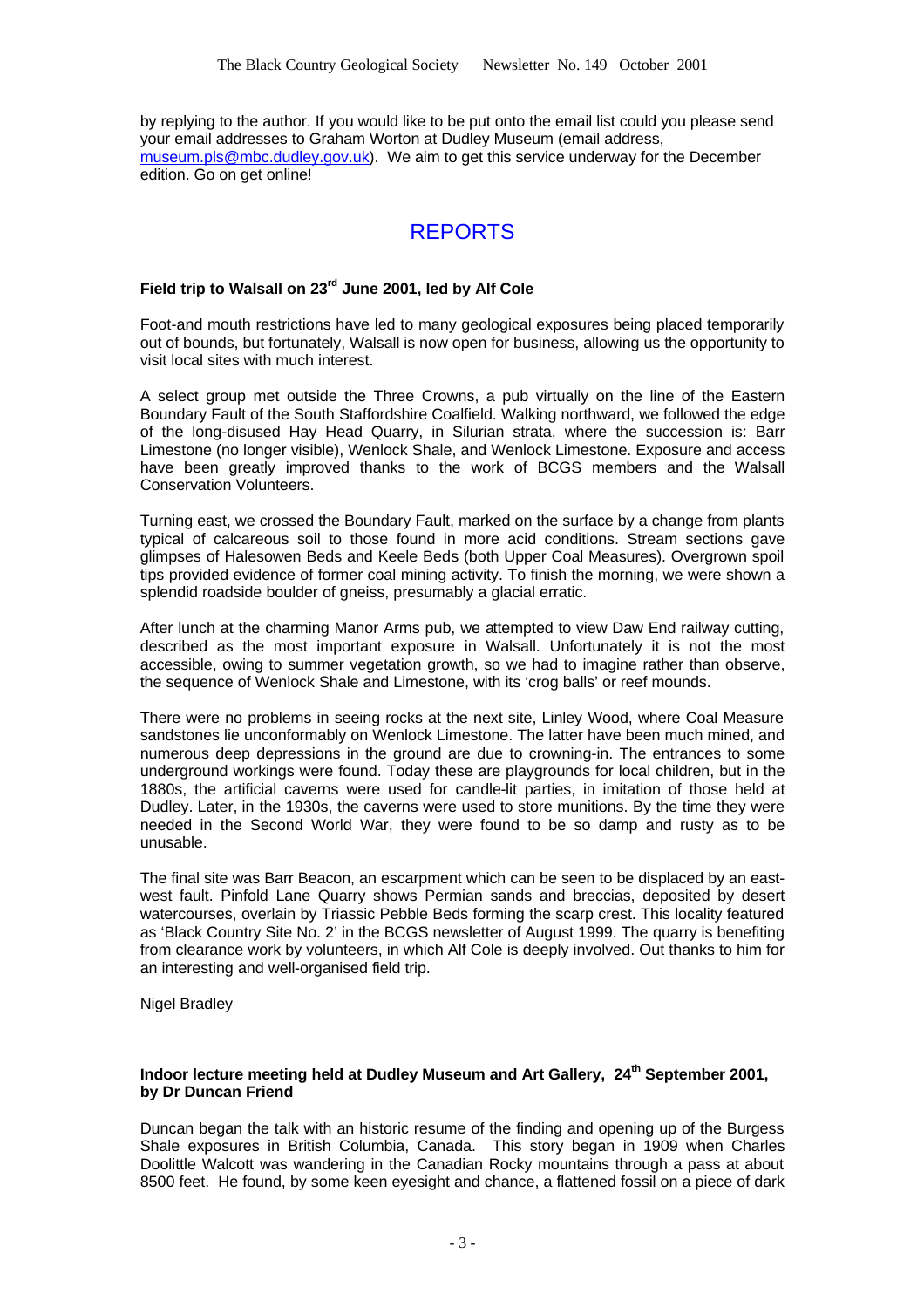grey shale. He realised that this was an important find and proceeded through various field seasons to open up a small quarry in a small area of shales between two major shear zones in the hillside. The only place that this rich fossil seam existed.

His work brought to science 70000 beautifully preserved specimens of marine invertebrate creatures that lived approximately 530 million years ago in the Middle Cambrian period. This material was so special because it contained a complete marine community (including the soft bodied creatures). The collection implied that perhaps 80% of all animals in a marine community would typically be absent in the fossil record. It also showed the relative abundance of the creatures. It showed that early notachord animals such as *pikea* were very rare (with only 5 specimens out of the 70000). Very common animals were things like the lace crab *Marella* and common animals like the polycheaete worm *Wiwaxia* . A full marine community with its filter feeders, grazers and preditors could be seen in all its splendour.

The preservation of the animals although squashed flat is exceptional. It is believed to be the result of deposition at the foot of a submarine cliff where they were swept from above as an avalanche and rapidly buried so that no bacterial decay could occur. The interpretation of the fossils was not without its difficulties and controversies. A strange creature called *Halucigenia* was first interpreted both upside down and back to front, and the mouthpiece of the giant predator Anomalocaris was interpreted as an entirely different species.

Duncan then went on to tell us about his own research on an animal called *Eldonia Ludwigii*. This was a kind of jelly creature related to a sea cucumber, of which about 800 specimens are currently known. The nature of the preservation of all 800 specimens was scrutinised by him and led him on a journey which took him to far off places including China. Emerging knowledge of modern deep sea creatures has suggested that there are some deep sea cucumbers which have similar lobes and jelly like veils which can pulse and be used for swimming. Duncan suggested that these were probably very similar creatures to Eldonia.

The talk concluded with a brief outline of life on a field party in the remote Rockies. This was full of very basic living conditions, no washing, lots of falling rocks, wet weather and hard physical work. This was a fascinating insight into a very special place, a distant time on Earth and the process of scientific discovery. Our thanks to Duncan for a superb evening.

Graham Worton

### CONSERVATION COLUMN

### **UKRIGS Conference Report**

As you may know the UKRIGS conference was held this year at Stoke Rochford, near Grantham. Apart from this being a lovely setting with good accommodation and very good food, it was also a very important conference that focussed on geological conservation in the planning process and progress made by English Nature and the minerals industry professionals. The work of the BCGS in the Black Country was very well represented. A paper was given by myself concerning the promotion of geological heritage to officers within a local authority. This was followed by a paper by the former planning contact at Dudley Metropolitan Borough Council, Steve Havers, who outlined the important steps in the planning process needed to get a site protected and how we should present ourselves if we are to be taken seriously.

Field trips were held at Ketton Quarry and Kings Dyke Brick Pit where we were able to see the commendable work of our friends in the Stamford Geological Society. Evening walks around the town centre of Stamford and the City Centre of Peterborough. This included catching the end of a service in the cathedral following the atrocities in the US two days earlier. The cathedral choir was in fine voice.

The AGM saw the re-appointment of most of the committee including Alan Cutler as Treasurer, although there are now vacancies on the committee following the stepping down of two people. The idea of local or regional Earth Trusts was floated and briefly discussed as a